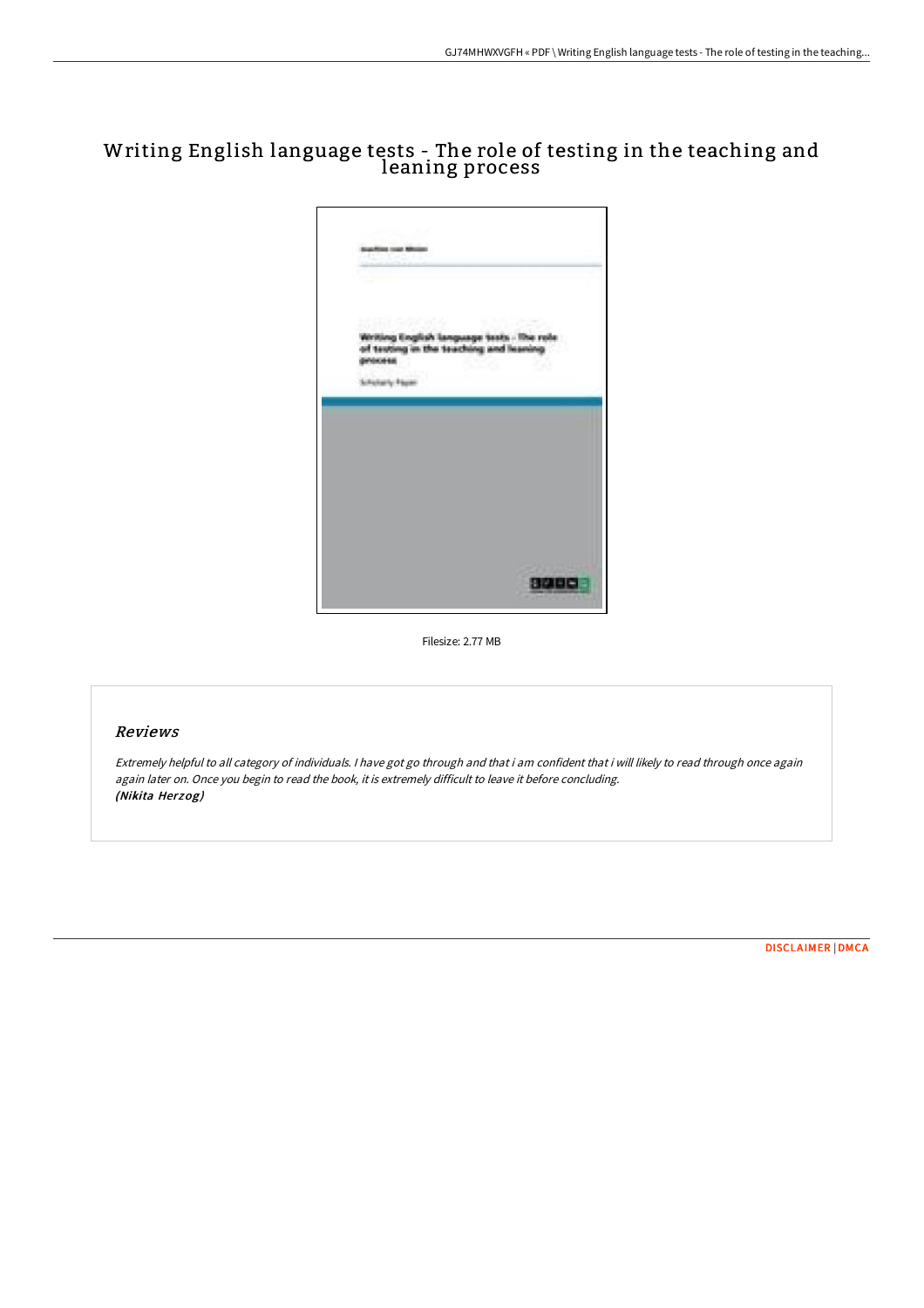## WRITING ENGLISH LANGUAGE TESTS - THE ROLE OF TESTING IN THE TEACHING AND LEANING PROCESS



GRIN Verlag Gmbh Nov 2007, 2007. Taschenbuch. Book Condition: Neu. 210x148x1 mm. This item is printed on demand - Print on Demand Neuware - Seminar paper from the year 2004 in the subject English - Pedagogy, Didactics, Literature Studies, printed single-sided, grade: 2 (B), Otto-von-Guericke-University Magdeburg, 11 entries in the bibliography, language: English, abstract: Writing English language tests is a topic very many students and of course also their teachers have to deal with. Often testing does not have a very good reputation, especially when regarding the students. Most of them are probably happy when a test is over and enjoy the time without them. But testing has much more functions than a superficial look at it will provide. Chapter 3.1 of this paper deals with the numerous purposes and is also supposed to show the important role that testing plays in the teaching process. This paper will concentrate on the writing skill and the evaluation of it. The other three skills reading, listening and speaking are not the centre of research. But it is not possible to exclude them because they are all interrelated to the writing skill as this paper wants to show. What is it that makes especially the writing skill and also the testing of it so sophisticating and complex Writing at an advanced level is usually compositional writing or essay writing. Chapter 2.3 concentrates on that kind of writing and points out its often difficult prerequisites, even for writers in the native language. What are the necessary features of tests in general It is supposed to become clear that certain conditions such as validity, reliability and practicality are extremely important for written assessment and for every other assessment too. Many people, even if they never actively scored a test, are able to imagine the difficulties...

B Read Writing English [language](http://digilib.live/writing-english-language-tests-the-role-of-testi.html) tests - The role of testing in the teaching and leaning process Online  $\begin{tabular}{|c|c|} \hline \quad \quad & \quad \quad & \quad \quad \\ \hline \end{tabular}$ [Download](http://digilib.live/writing-english-language-tests-the-role-of-testi.html) PDF Writing English language tests - The role of testing in the teaching and leaning process